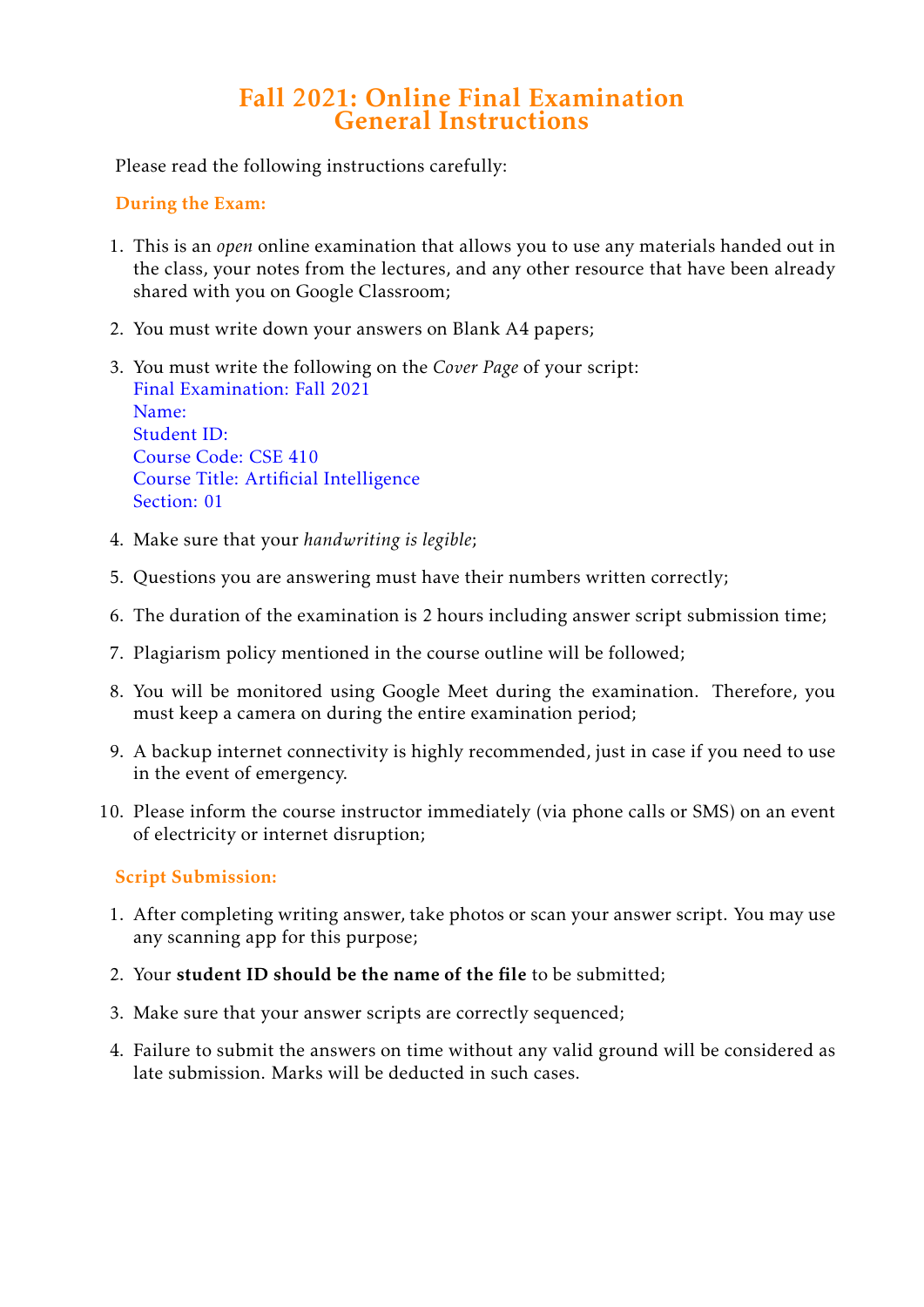

## School of Science and Engineering

Final Examination **Term: Fall 2021** Course Code: CSE 410 Course Title: Artificial Intelligence Section: 01 Course Teacher: Muhammad Abul Hasan, PhD Exam Date: 25 January 2022 Exam Time: 2:00 PM to 3:45 PM Time: 2 hours Total Marks: 25

#### PLEASE ANSWER ALL QUESTIONS.

#### **QUESTION 1:** (5 marks)

Aedes mosquito, is a mosquito that can spread dengue fever, chikungunya, zika fever, mayaro and yellow fever viruses, and other disease agents.



Recently dengue is spreading at an alarming rate. A doctor is called to see a sick child. As a practicing doctor, he has prior information that 80% of sick children in that neighborhood have the flu, while the other 20% are sick with Dengue. Let us assume that kids are getting sick due to flu or dengue only lately.

A well-known symptom of dengue is a rash on skin. Assume that the probability of having a rash if one has dengue is *P* (*Rash*|*Dengue*) = 0*.*95. However, occasionally children with flu also develop rash, and the probability of having a rash if one has flu is *P* (*Rash*|*Flu*) = 0*.*12.

Upon examining the child, the doctor finds a rash on the body of the patient. What is the probability that the child has dengue?

#### **QUESTION 2:** (10 marks)

i. Assuming that in Dhaka city we have three weather states: Sunny ( $\breve{\vee}$ ), Rainy ( $\breve{\cdots}$ ), and Cloudy  $(\bullet)$ . Between the August 28, 2021 to September 27, 2021 the weather states of days are as follows:

Compute the transition probability table using the given information.

ii. Suppose on an average 15%, 85% and 25% people carry umbrella on Sunny, Rainy, and Cloudy days respectively in the Dhaka city. Represent this information in a emission probability table.